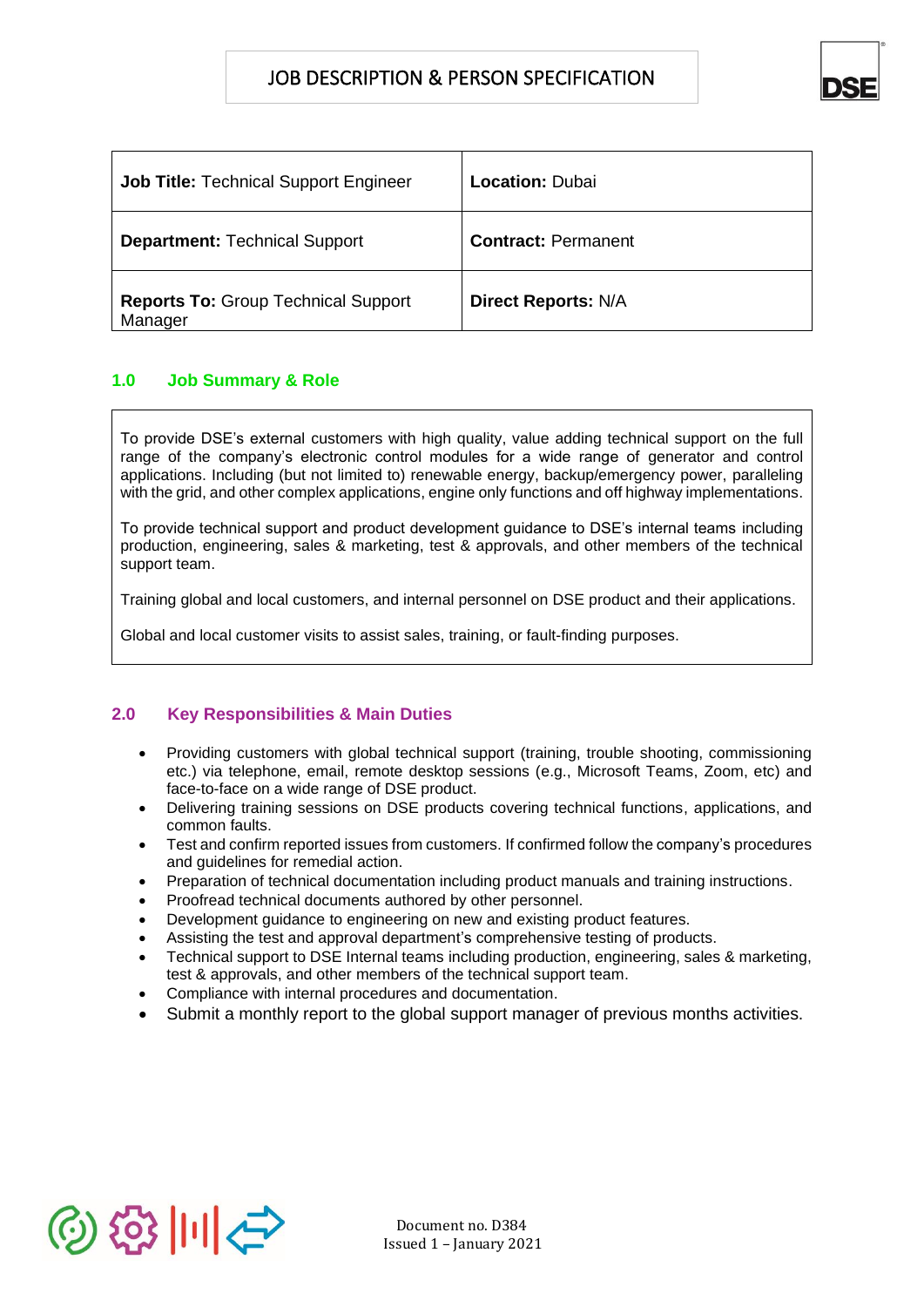

# **3.0 Internal & External Relationships**

Liaise with other technical support engineers to better understand existing and new products, and their functionality.

Liaise with the engineering and test & approval departments when clarification is required by those departments or technical support.

Liaise with internal sales and marketing providing assistance where necessary.

Liaise with the relevant Business Development Manager (BDM) for their region's requirements. Keeping them appraised of developments in their area.

Liaise with DSE distributers, customers, integrators, and end users requiring support.

Liaise with 3<sup>rd</sup> party companies within DSE supply chain providing assistance where necessary.

#### **4.0 Key Performance Indicators**

- Performance against technical support targets.
- Consistent effective contributions to all the team's processes and activities, ensuring continuous improvements to the high-quality technical support services provided to DSE customers.
- Optimum use of working time through effective time management and communications.

### **5.0 Essential/Desirable Factors**

| <b>Knowledge</b>                                                                                                                                                                                                                                                                                                                  |                                                                                                                                                                                                                                                                              |  |
|-----------------------------------------------------------------------------------------------------------------------------------------------------------------------------------------------------------------------------------------------------------------------------------------------------------------------------------|------------------------------------------------------------------------------------------------------------------------------------------------------------------------------------------------------------------------------------------------------------------------------|--|
| Essential:<br>General generator application and<br>system knowledge.<br><b>Fluent in Arabic</b>                                                                                                                                                                                                                                   | Desirable:<br>Knowledge of a wide range of engines,<br>$\bullet$<br>alternators, governors and AVRs                                                                                                                                                                          |  |
|                                                                                                                                                                                                                                                                                                                                   | <b>Skills &amp; Attributes</b>                                                                                                                                                                                                                                               |  |
| Essential:<br><b>Excellent communications skills</b><br><b>Fluent in Arabic</b><br>Confident IT skills<br>Ability to work at a high level of<br>concentration and commitment.<br>Ability to operate under own initiative as<br>$\bullet$<br>well as possessing strong team working<br>skills.<br>Excellent time management skills | Desirable:<br>Confident presentation skills<br>$\bullet$<br>Ability to pick up technical product<br>$\bullet$<br>information.<br>Ability to work in a demanding, fast<br>paced environment.                                                                                  |  |
| <b>Experience</b>                                                                                                                                                                                                                                                                                                                 |                                                                                                                                                                                                                                                                              |  |
| Essential:<br>Minimum of 5 years recent experience<br>in the generators and the diesel<br>generator industry.<br>Relevant experience in a customer-<br>$\bullet$<br>based environment.                                                                                                                                            | Desirable:<br>Experience of synchronising and load<br>sharing of generators<br>Experience in paralleling generators to<br>$\bullet$<br>the mains (grid) supply.<br>Knowledge of electrical topologies and<br>$\bullet$<br>distribution both high voltage and low<br>voltage. |  |